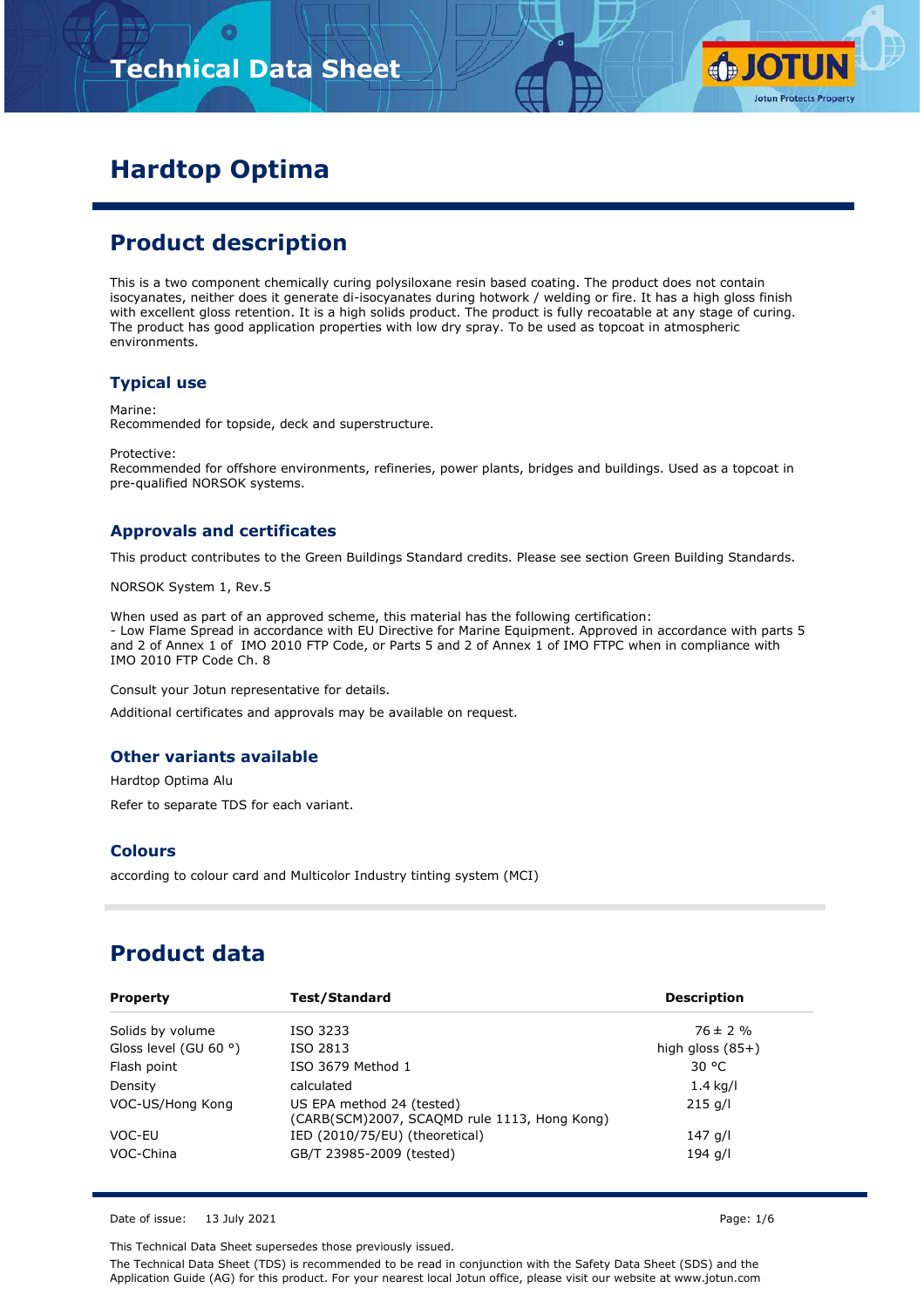## **Technical Data Sheet Hardtop Optima**



VOC-Korea Korea Clean Air Conservation Act (tested) (Max. thinning ratio included)

195 g/l

The provided data is typical for factory produced products, subject to slight variation depending on colour. All data is valid for mixed paint.

Gloss description: According to Jotun Performance Coatings' definition.

The VOC values refer to white colour.

## **Film thickness per coat**

#### **Typical recommended specification range**

| Dry film thickness         |                                | $60 - 100$ um |  |
|----------------------------|--------------------------------|---------------|--|
| Wet film thickness         |                                | $80 - 130$ um |  |
| Theoretical spreading rate | $12.7 - 7.6$ m <sup>2</sup> /l |               |  |

Bright colours may need film thickness in the high end of the recommended specification range to achieve opacity.

### **Surface preparation**

To secure lasting adhesion to the subsequent product all surfaces shall be clean, dry and free from any contamination.

#### **Surface preparation summary table**

|                  | <b>Surface preparation</b>                     |                                                |  |
|------------------|------------------------------------------------|------------------------------------------------|--|
| <b>Substrate</b> | Minimum                                        | Recommended                                    |  |
| Coated surfaces  | Clean, dry and undamaged compatible<br>coating | Clean, dry and undamaged compatible<br>coating |  |

## **Application**

#### **Application methods**

The product can be applied by

| Spray:  | Use air spray or airless spray.                                                                                    |
|---------|--------------------------------------------------------------------------------------------------------------------|
| Brush:  | Recommended for stripe coating and small areas. Care must be taken to achieve the<br>specified dry film thickness. |
| Roller: | Recommended for stripe coating and small areas. Care must be taken to achieve the<br>specified dry film thickness. |

Date of issue: 13 July 2021 Page: 2/6

This Technical Data Sheet supersedes those previously issued.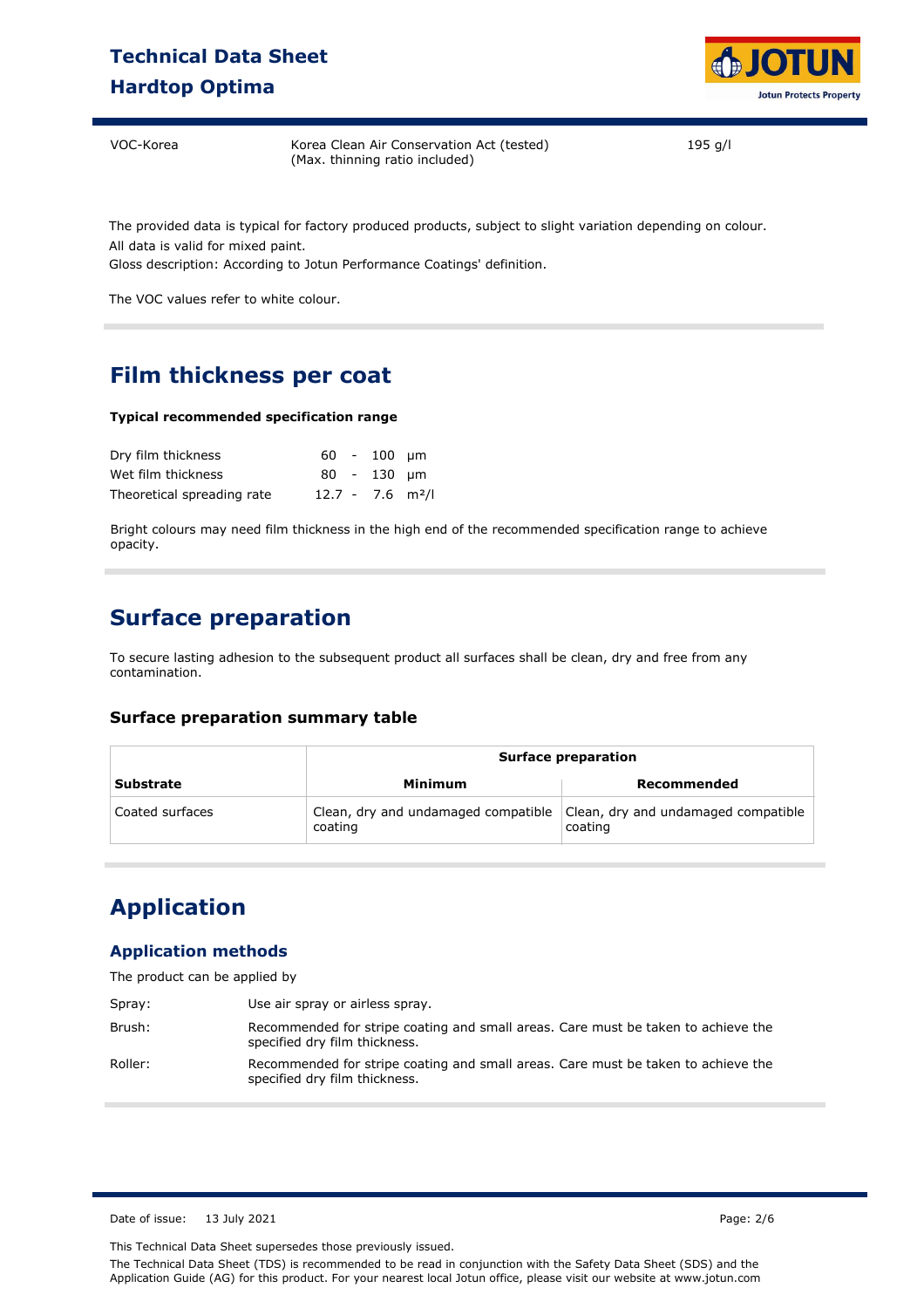

#### **Product mixing ratio (by volume)**

| Hardtop Optima Comp A | 4 part(s)    |
|-----------------------|--------------|
| Hardtop Optima Comp B | 1 part $(s)$ |

#### **Thinner/Cleaning solvent**

Thinner: Jotun Thinner No. 7 / Jotun Thinner No. 17 / Jotun Thinner No. 10

Thinning is not normally required. Consult the local representative for advice during application in extreme conditions. Do not thin more than allowed by local environmental legislation.

#### **Guiding data for airless spray**

| Nozzle tip (inch/1000):           | $13 - 19$                                             |
|-----------------------------------|-------------------------------------------------------|
| Pressure at nozzle (minimum):     | 150 bar/2100 psi                                      |
| <b>Guiding data for air spray</b> |                                                       |
| Nozzle tip:                       | HVLP: 11-19 (inch/1000) / Pressure pot: 1.1-1.9 (mm)  |
| Pressure at nozzle (minimum):     | $HVLP: 2.1 bar/30 psi$ / Pressure pot: 2.1 bar/30 psi |

### **Drying and Curing time**

| Substrate temperature     | 0 °C |        | $5^{\circ}$ C $10^{\circ}$ C $23^{\circ}$ C $40^{\circ}$ C |      |      |
|---------------------------|------|--------|------------------------------------------------------------|------|------|
| Surface (touch) dry       | 20 h |        | 10h 5h 3h                                                  |      | -2 h |
| Walk-on-dry               | 48 h |        | 12 h7 h                                                    | 4 h  | 3 h  |
| Dry to over coat, minimum | 32 h |        | 12 h7 h                                                    | 4 h  | .3 h |
| Dried/cured for service   | 20 d | 15 $d$ | 10d                                                        | .5 d | 3 d  |

For maximum overcoating intervals, refer to the Application Guide (AG) for this product.

Drying and curing times are determined under controlled temperatures and relative humidity below 85 %, and above 30 %, and at average of the DFT range for the product.

Surface (touch) dry: The state of drying when slight pressure with a finger does not leave an imprint or reveal tackiness.

Walk-on-dry: Minimum time before the coating can tolerate normal foot traffic without permanent marks, imprints or other physical damage.

Dry to over coat, minimum: The recommended shortest time before the next coat can be applied.

Dried/cured for service: Minimum time before the coating can be permanently exposed to the intended environment/medium.

Date of issue: 13 July 2021 Page: 3/6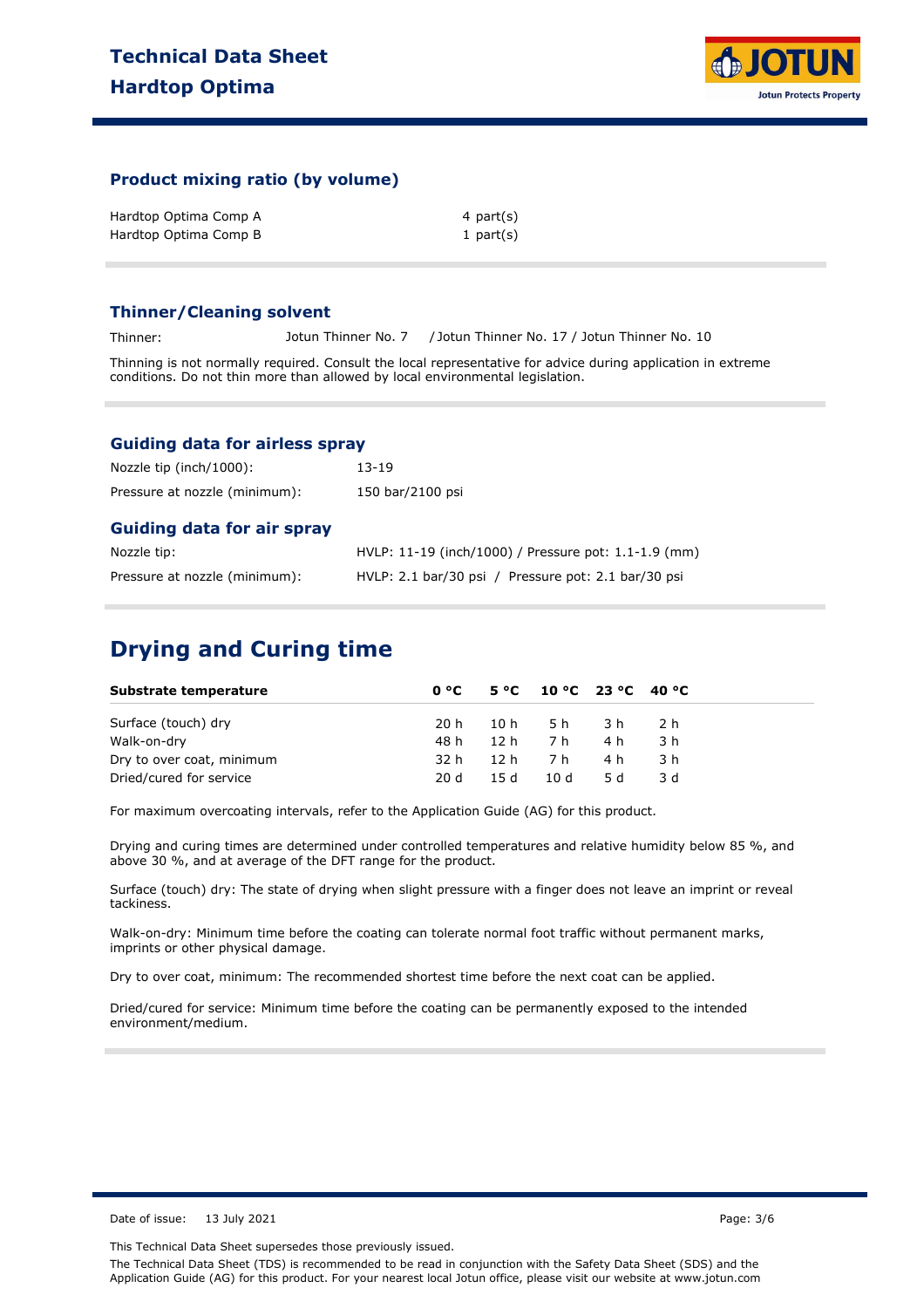

### **Induction time and Pot life**

| <b>Paint temperature</b> | 23 °C |
|--------------------------|-------|
| Pot life                 | 6 h   |

### **Heat resistance**

|                  | <b>Temperature</b> |        |  |
|------------------|--------------------|--------|--|
|                  | Continuous         | Peak   |  |
| Dry, atmospheric | 120 °C             | 140 °C |  |

Peak temperature duration max. 1 hour.

The temperatures listed relate to retention of protective properties. Aesthetic properties may suffer at these temperatures.

## **Product compatibility**

Depending on the actual exposure of the coating system, various primers and topcoats can be used in combination with this product. Some examples are shown below. Contact Jotun for specific system recommendation.

Previous coat: Subsequent coat: epoxy, epoxy mastic polysiloxane

# **Packaging (typical)**

|                       | Volume   | <b>Size of containers</b> |  |  |
|-----------------------|----------|---------------------------|--|--|
|                       | (litres) | (litres)                  |  |  |
| Hardtop Optima Comp A | 4/16     | 5/20                      |  |  |
| Hardtop Optima Comp B | 1/4      | 1/5                       |  |  |

The volume stated is for factory made colours. Note that local variants in pack size and filled volumes can vary due to local regulations.

### **Storage**

The product must be stored in accordance with national regulations. Keep the containers in a dry, cool, well ventilated space and away from sources of heat and ignition. Containers must be kept tightly closed. Handle with care.

#### **Shelf life at 23 °C**

| Hardtop Optima Comp A | 48 month(s) |
|-----------------------|-------------|
| Hardtop Optima Comp B | 24 month(s) |

Date of issue: 13 July 2021 Page: 4/6

This Technical Data Sheet supersedes those previously issued.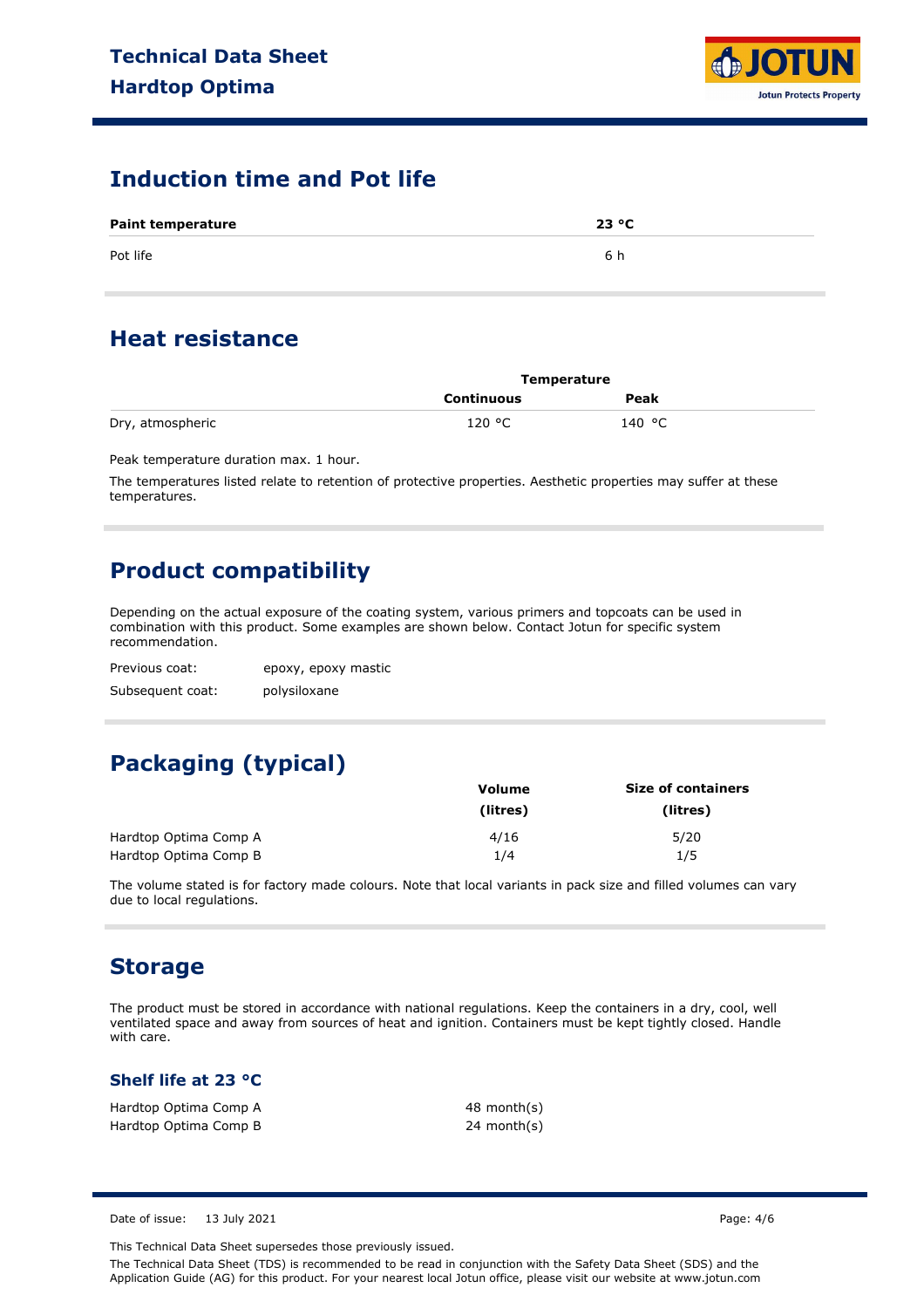## **Technical Data Sheet Hardtop Optima**



In some markets commercial shelf life can be dictated shorter by local legislation. The above is minimum shelf life, thereafter the paint quality is subject to re-inspection.

### **Green Building Standards**

This product contributes to Green Building Standard credits by meeting the following specific requirements:

#### LEED®v4 (2013)

EQ credit: Low emitting materials

- VOC content for Industrial Maintenance Coatings (250 g/l) (CARB (SCM) 2007) and emissions lower than or equal to  $0.5 \text{ mg/m}^3$  (CDPH method 1.1).

MR credit: Building product disclosure and optimization

- Material Ingredients, Option 2: Material Ingredient Optimization, International Alternative Compliance Path - REACH optimization: Fully inventoried chemical ingredients to 100 ppm and not containing substances on the REACH Authorization list – Annex XIV, the Restriction list – Annex XVII and the SVHC candidate list. - Environmental Product Declarations. Product-specific Type III EPD (ISO 14025;21930, EN 15804).

LEED® (2009)

- IEQ Credit 4.2: The VOC requirements of Green Seal Standard GC-03, 1997.

BREEAM® International (2016)

- Mat 01: Product-specific Type III EPD (ISO 14025;21930, EN 15804).

#### BREEAM® International (2013)

- Hea 02: VOC content for Two-pack performance Coatings SB (500 g/l) (EU Directive 2004/42/CE).

#### BREEAM® NOR (2012)

- Hea 9: VOC content for Two-pack performance Coatings SB (500 g/l) (EU Directive 2004/42/CE) and emission demands (ISO 16000-9/10).

- Mat 1.5: This product Safety Data Sheet confirms that the product does not contain any substances on the Norwegian A20 list.

This product is tested by RISE Research Institutes of Sweden/SP Technical Research Institute of Sweden or Eurofins in accordance with ISO 16000-series and CDPH method 1.1 (2010)/1.2 (2017), and passes the demands of the French AFSSET (2011), German AgBB (2017), Belgian decree (2014) and Finnish M1.

The EPDs are available at www.epd-norge.no

### **Caution**

This product is for professional use only. The applicators and operators shall be trained, experienced and have the capability and equipment to mix/stir and apply the coatings correctly and according to Jotun's technical documentation. Applicators and operators shall use appropriate personal protection equipment when using this product. This guideline is given based on the current knowledge of the product. Any suggested deviation to suit the site conditions shall be forwarded to the responsible Jotun representative for approval before commencing the work.

## **Health and safety**

Please observe the precautionary notices displayed on the container. Use under well ventilated conditions. Do not inhale spray mist. Avoid skin contact. Spillage on the skin should immediately be removed with suitable cleanser, soap and water. Eyes should be well flushed with water and medical attention sought immediately.

### **Colour variation**

Date of issue: 13 July 2021 Page: 5/6

This Technical Data Sheet supersedes those previously issued.